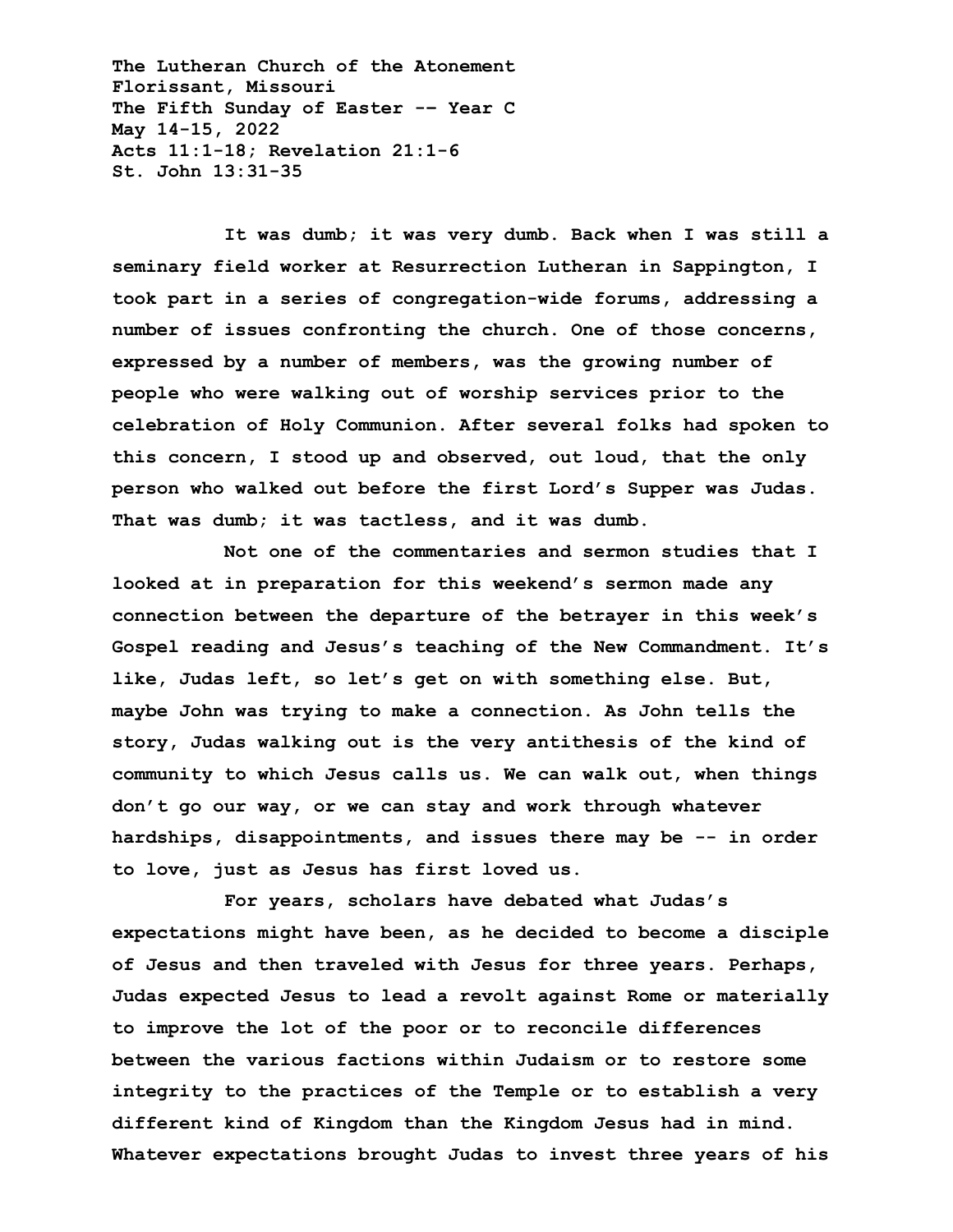**life in following Jesus, by that Thursday evening of Holy Week, it was clear: they weren't going to be met. And, Judas walked out!**

**Put that way, Judas's behavior becomes a bit more understandable. For we all live lives of reciprocity and expectation. We are willing to invest ourselves, our time, and our resources into a given situation in the expectation of reciprocity -- that, in the end, the return on our investment will have made it all worthwhile:**

**-- so, we work hard at a low-salaried position in the expectation that, when there are openings for advancement, we'll be at the front of the line;**

**-- so, we encourage our spouse to get that advanced degree in the expectation that it will lead to more time and resources for family activities together;**

**-- so, we practice diligently as a reserve on the basketball team in the expectation that the next available spot in the starting lineup will be ours.**

**We live lives of reciprocity and expectation. And, when our expectations are not met, our first inclination -- and maybe our final inclination -- is to walk out, muttering, as we go, "After all I did...." So, people walk out on jobs, walk out on marriages, walk out on friendships, walk out on teams, walk out on professional associations, walk out on community groups, walk out on the very relationships that matter most!**

**The Law of Reciprocity, of "quid pro quo," of tit-fortat, is a very hard law, a very cruel taskmaster. It sets up the expectation that we are to be treated equitably, the expectation that, in the end, things will all "even out" -- that the screaming line drive that's caught by the left fielder for an out will be offset by the checked-swing slow-roller that stays fair for a hit -- an expectation that is only rarely ever met!**

**-2-**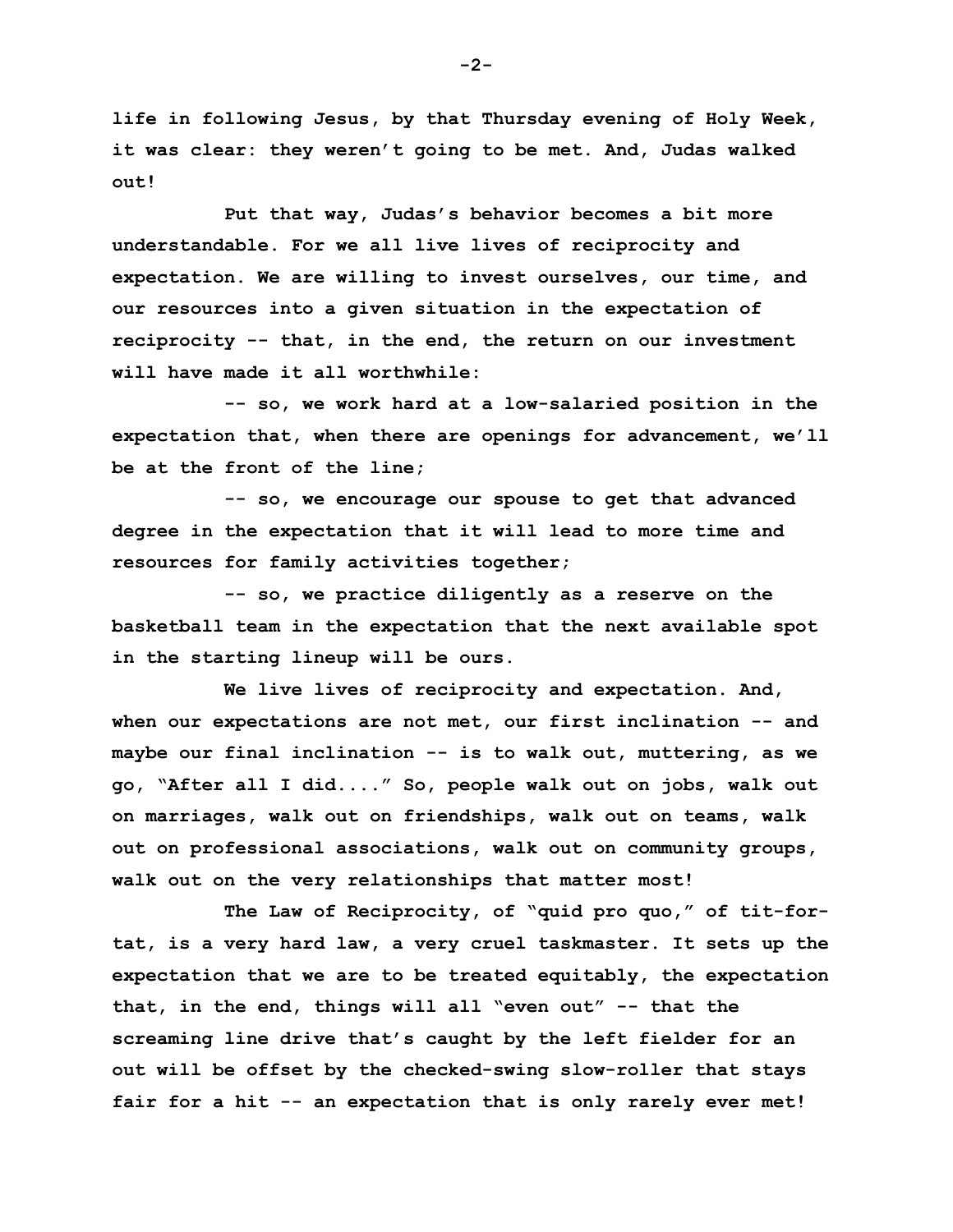**For years, Bible readers have wondered, "What's so new about this 'new' Commandment, this new law of Jesus -- that we love one another, as He has loved us?" Well, it's new, because -- this is going to 'blow you away' -- it's new, because it's not old. It's new, because it replaces the old. You see, the old standard for all of our relationships was the Law of Reciprocity and Expectation, the old standard of "quid pro quo:" as you give, so should you expect to receive! That's the old standard, to love others, insofar as they have loved you, to do for others, insofar as they have done for you. That's how the whole world conducts business; that's how the whole world builds relationships, "quid pro quo," tit-for-tat. And, when those expectations fail to be met, we know what to do -- we walk out -- just like Judas!**

**What's new about Jesus's New Commandment is not just that it sets a new standard, but that it sets out to build a whole new kind of community, a community where no-one has earned the right, if you will, to walk out, a community of those who keep on loving and loving and loving some more, because the new standard is "as Jesus loved us," a measurable standard, set by Jesus's own ministry, suffering, death, and Resurrection, a new standard set by Jesus's not walking out, when everyone else had fallen asleep, betrayed, abandoned, and walked out on Him!**

**As Bishop Lesslie Newbigin once famously remarked, "Jesus didn't leave behind a book or a building; he left a community!" We are that community!**

**(Please let me hasten to add that in a fallen world - in a world of abuse and deceit and dishonesty, in a world where "quid pro quo" would sometimes be an improvement -– there are times, when for our own safety and security [or that of our children] we may have no alternative but to walk out. But, that only makes it more important that there be the kind of community that Jesus strives to create, the kind of community to which we** 

**-3-**